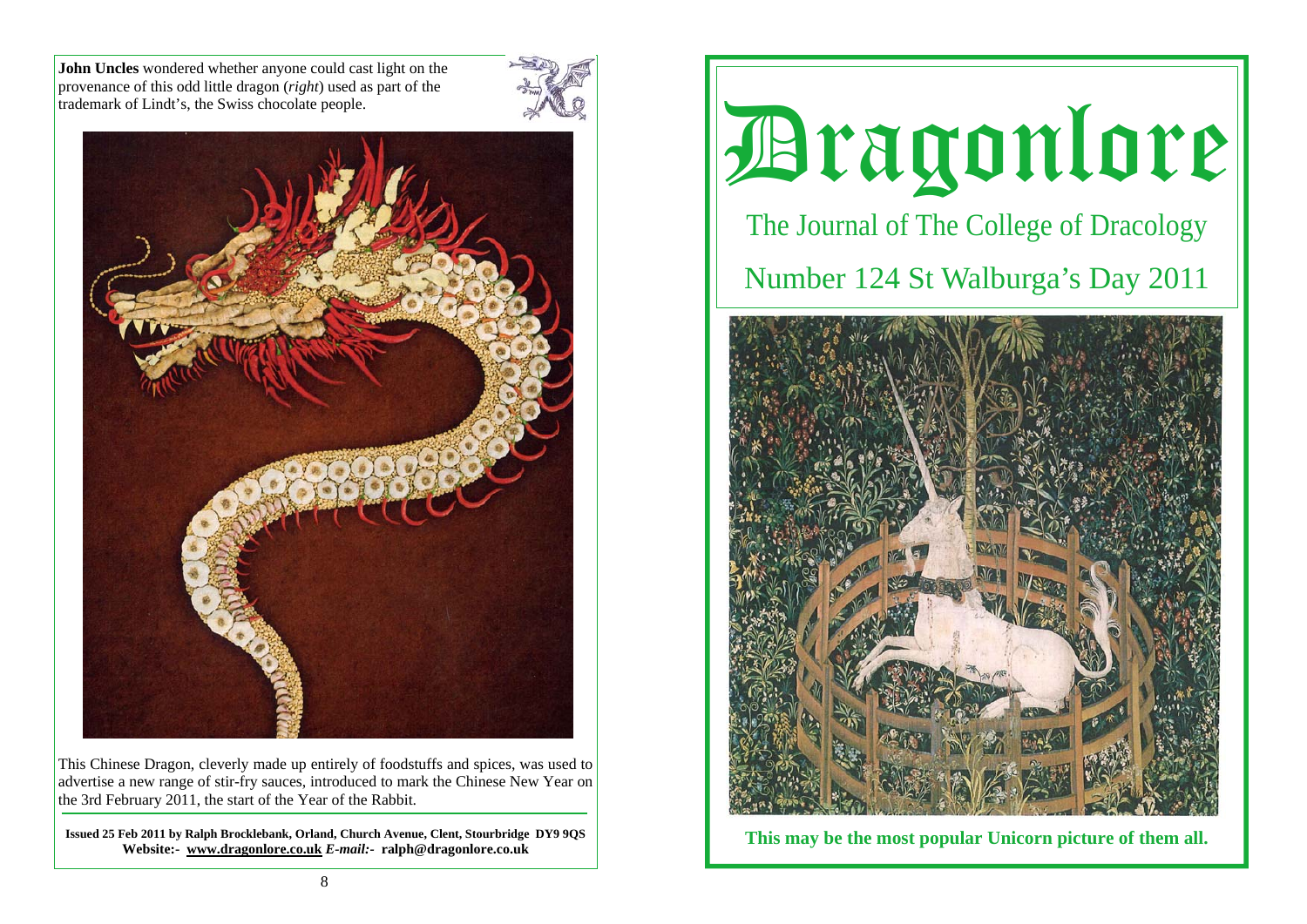

 **The College of Dracology for the Study of Fabulous Beasts** 



*We welcome Chris Purvis to the College.*

Saint Walburga's feast day falls on  $25<sup>th</sup>$  February, which is not the same as Walpurgisnacht, as was explained in No 57. The reason to recall her now is to celebrate the life of Walburga Tuch, outstanding teacher and eurythmist, who died last month at the great age of 93. As a child before the War, she came as a refugee from Germany with her parents and younger sister to Sunfield in Clent, and in spite of moving around with her career, remained close, and there was a large attendance at her funeral in Stourbridge. She always believed that dragons and the like dwelt in our souls – hers were the ancient benevolent sort.

The picture on the cover was sent in by **Tony Denning** with the following note:- "from South Netherlands, The Unicorn in Captivity. 1495-1505. Wool warp, wool, silk, silver and gilt wefts. Metroploitan Museum of Art (detail)." The original has rather more of the millefleur background at the top and the bottom, but nothing of great significance. It is a wonderful example of what we would call Flemish tapestry, utterly superb in its detail, and in the expression on the captive Unicorn's face.

…AND THIS FROM TODAY'S **DAILY MAIL :-** 



## **THE CALADRIUS**

*In our A to Z in No 13 was this entry:-* CALADRIUS, a mediaeval bird that had the power of divination as to whether sick people would live or die*. It is time now for a fuller treatment.*

**Rodney Dennys**, writing in 1975 in *The Heraldic Imagination* (p 174), had :- This therapeutic, if occasionally alarming bird was not employed in armory until the early fifteenth century, when it is mentioned in Mowbray's French Treatise in the section on birds borne in arms – 'quel oysel est chalendre' – and its characteristics

Phoenix and a Pegasus or three to be seen by the sharp-eyed.

**The Norfolk Standard**, Third Series, Volume 3, part 8 (pp 569-588), January 2011 (*and does anybody bind their journals into volumes these days?*) is strong on the Griffin, with examples on an Inn Sign, a Weathervane, and Embroidery, and two pictures each of a pair of Griffins venerating a Tree of Life, illustrating a brief account of a talk given by Steven Ashley on "Eurasian Influences on the Origin of Heraldry" which also mentions the "Dragon and Pearl" theme. Let us hope that such an interesting talk may be made available to read.

#### **CORRESPONDENCE**

**Bernard Juby** writes to say that the so-called "sea-snake" in the arms of Villeurbann (No 122, p 6) is actually a Dolphin.



**Roland Symons** sent this card (*above*) by the eminent French heraldic artist Robert Louis with some more easily recognized Dolphins on the arms of the Dauphin, the Heir to the throne of France. Note also the Dolphins on the distinctive coronet. What a scantily-clad St George and the beflagged castle are doing there is not clear – they are hardly the traditional supporters of the French Royal Arms, which were Angels.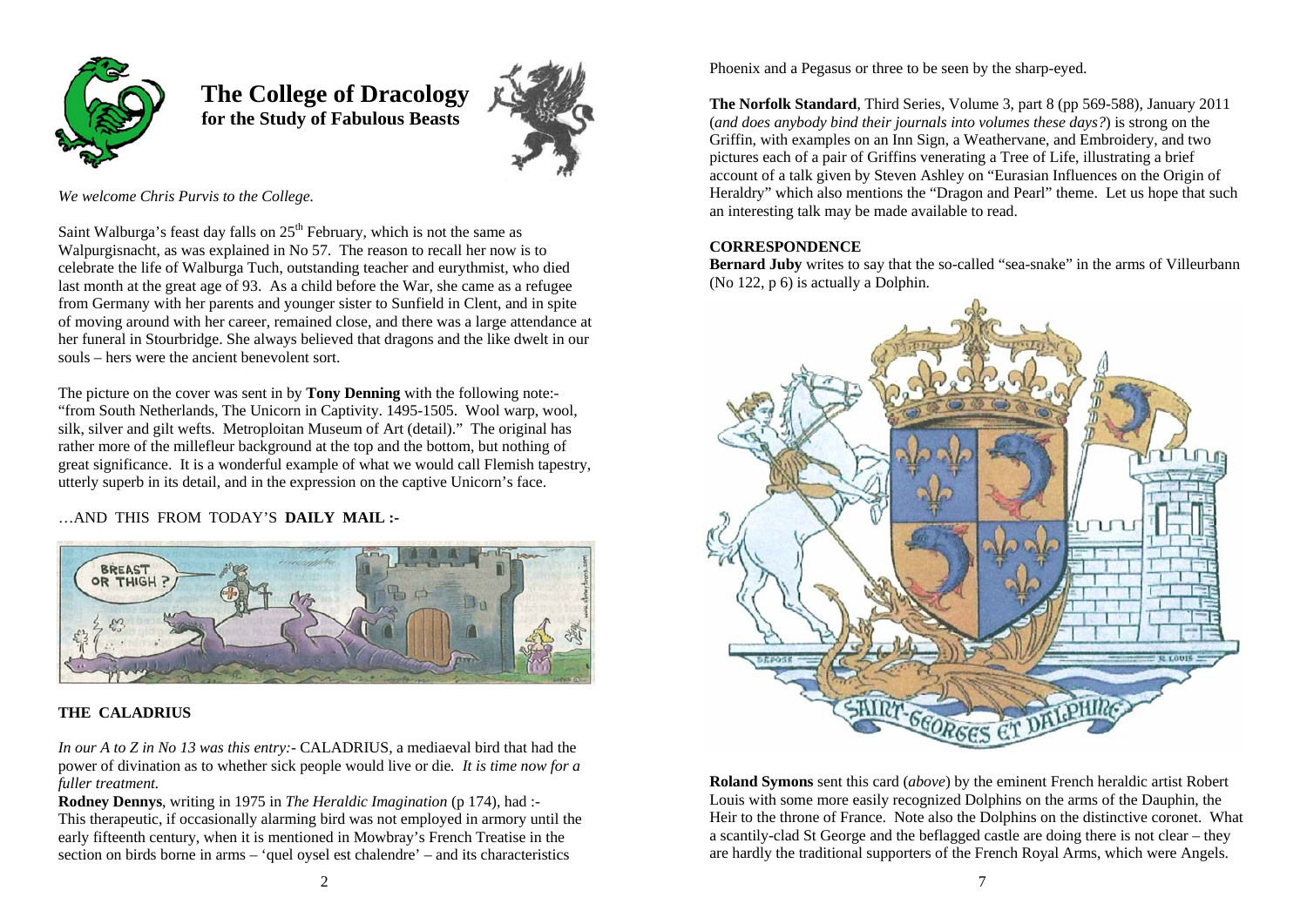## **TEUTONIC GRIFFINS**



**Leslie Hodgson** sent this powerful picture by Otto Hupp, regarded by many as the best heraldic artist of his time, taken from the Municher Kalendar of 1928, but sadly not in the original colours. The shield of the Freestate of Baden should be *Or a bend Gules*, but for those who like to colour these in, the red has unfortunately come out as black, difficult to cover over in red! From one or two slight clues, I suspect that Hupp made the dexter Griffin a male and the sinister one female, which adds some spice to the composition. This same picture was reproduced in Dennys, *The Heraldic Imagination* (1975, p 176.).

#### **JOURNAL SCAN**

**Somerset Heraldry Society Journal** No 19 Winter/Spring 2011, in an issue largely devoted to the late Daniel de Bruin and his heraldic bookplates, there are only a tiny

and properties are discussed. The thirteenth century bestiarist, Bartholomew the Englishman, gives a good account of this bird:-

*As the philosopher sayth, the birde that hyghte Kaladrius is whyte of colour and hath no part of blacknes. And the nether parte of his legge clenseth and purgeth dymness of the eyen. His kynde is suche, when a man is holde in greatte sykness this byrde Kaladrius tornethe awaye his face fro him that is seke and than without dowte the man shall dye. And if the syke manne shall escape, the byrde Kaladrius setteth his syght on him and beholdeth hym, as it were faunynge and playsynge. And this byrde is other than the byrde that hight Calandra, that syngeth as a thrustelle.* 

Possibly the latter bird is what we now call the Calandra Lark.

 Other bestiarists have improved upon the bare account given by Bartholomew, and the commoner version is that the Caladrius, having drawn the sickness out of the patient, flies up towards the sun, the heat of which consumes the sickness and restores the man to health. The moral drawn from this is that in like manner Jesus Christ, on whom there is neither spot nor wrinkle, came down from heaven and turned his face away from the Jews, but looked with favour upon the Gentiles, healing them of their spiritual infirmities. A bird of such remarkable qualities was, naturally, of considerable interest to our ancestors, and representations of it, sometimes perched upon a sick-bed and sometimes flying towards the sun, are to be found in several churches in Western Europe and in many medieval manuscripts. One minnesinger even likened his lady love to the Caladrius, declaring that it was a question of life or death whether her face was turned toward him or away.



*A drawing from an early medieval bestiary, of a Caladrius giving a doomed invalid the cold shoulder.*